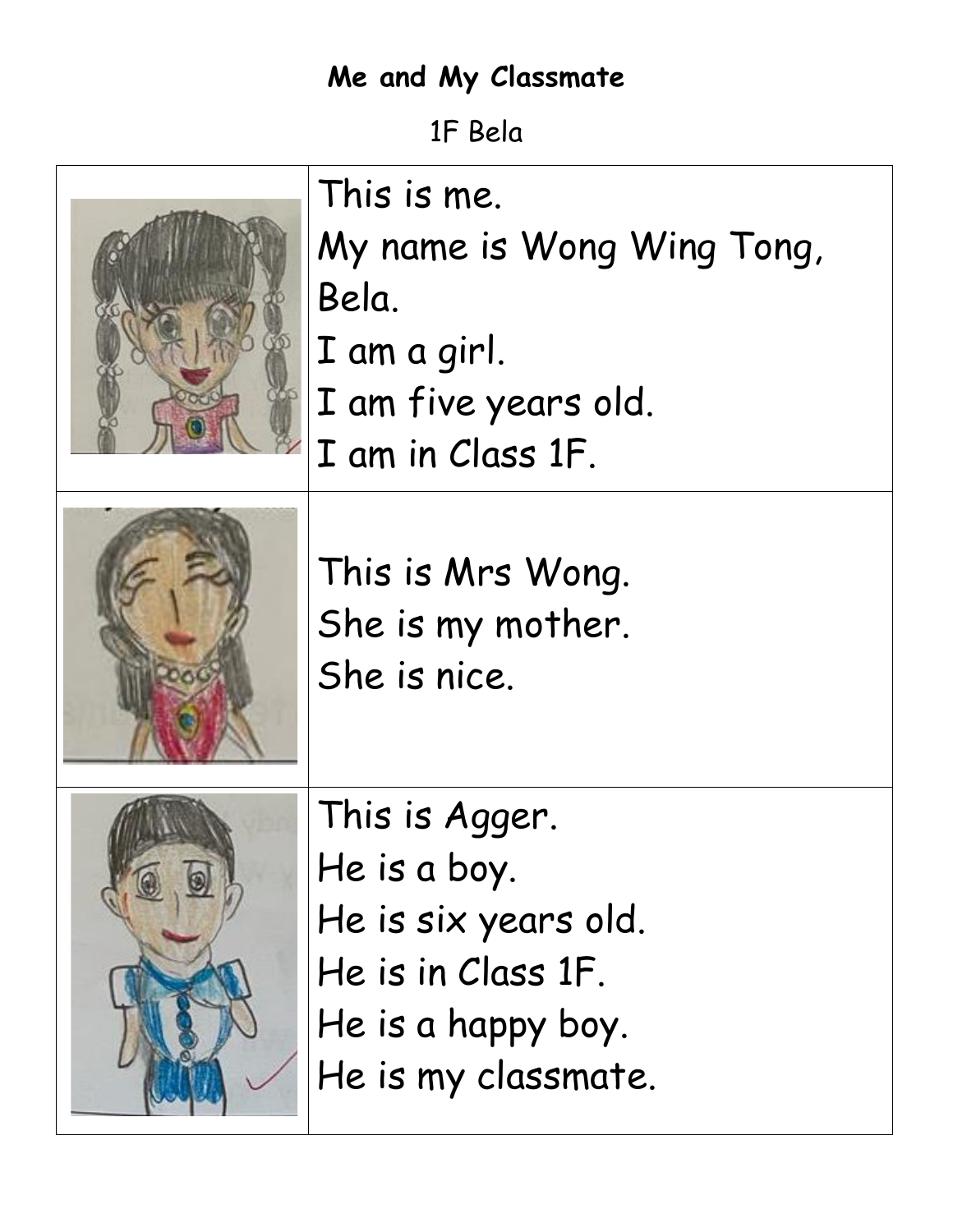1F Hanson

| This is me.<br>My name is Wong Tsz Lok,<br>Hanson.<br>I am a boy.<br>I am six years old.<br>I am in Class 1F.             |
|---------------------------------------------------------------------------------------------------------------------------|
| This is Wah.<br>He is my father.<br>He is nice.                                                                           |
| This is Glynis.<br>She is a girl.<br>She is six years old.<br>She is in Class 1F.<br>She is good.<br>She is my classmate. |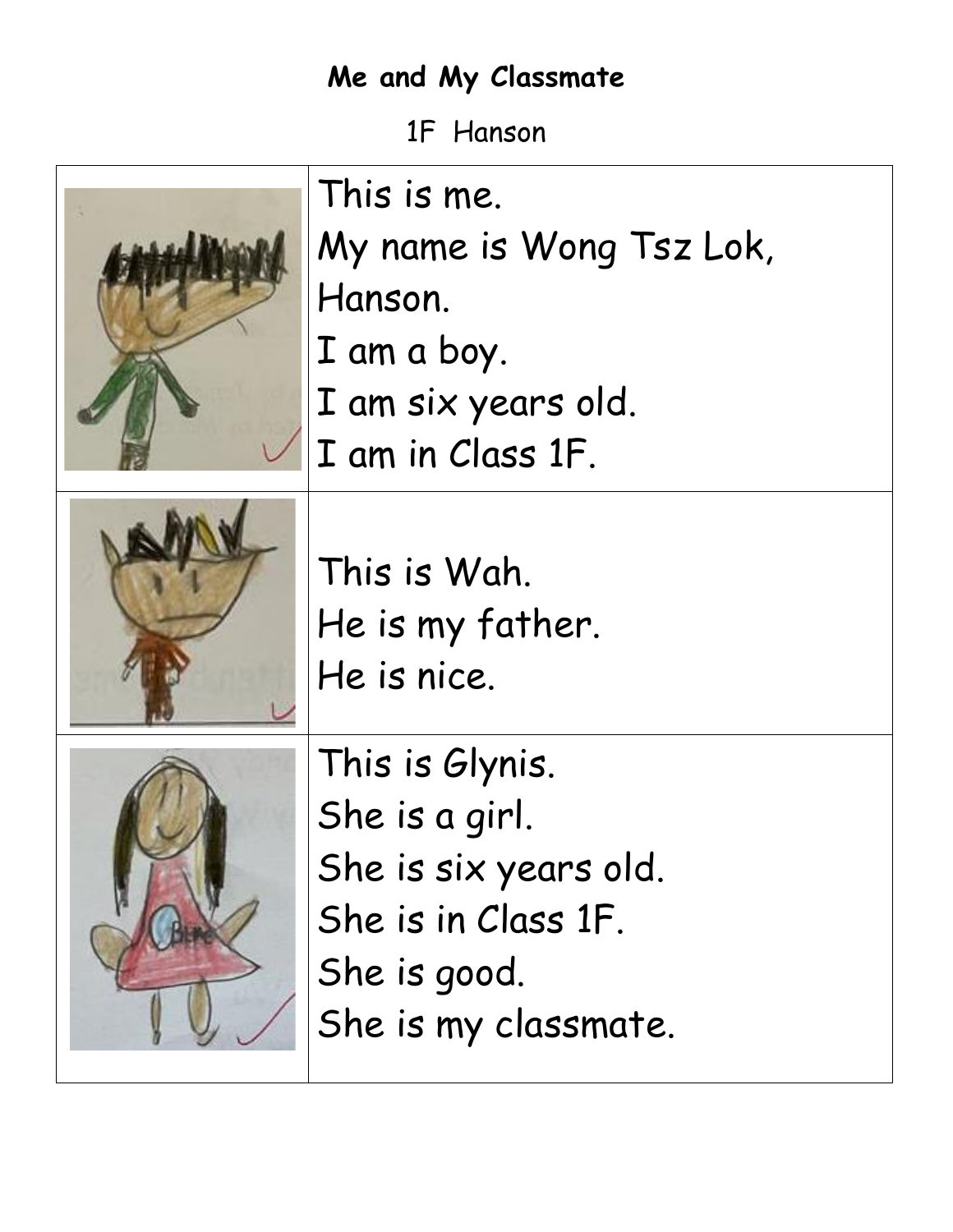1H Ho Hay Yiu, Bella

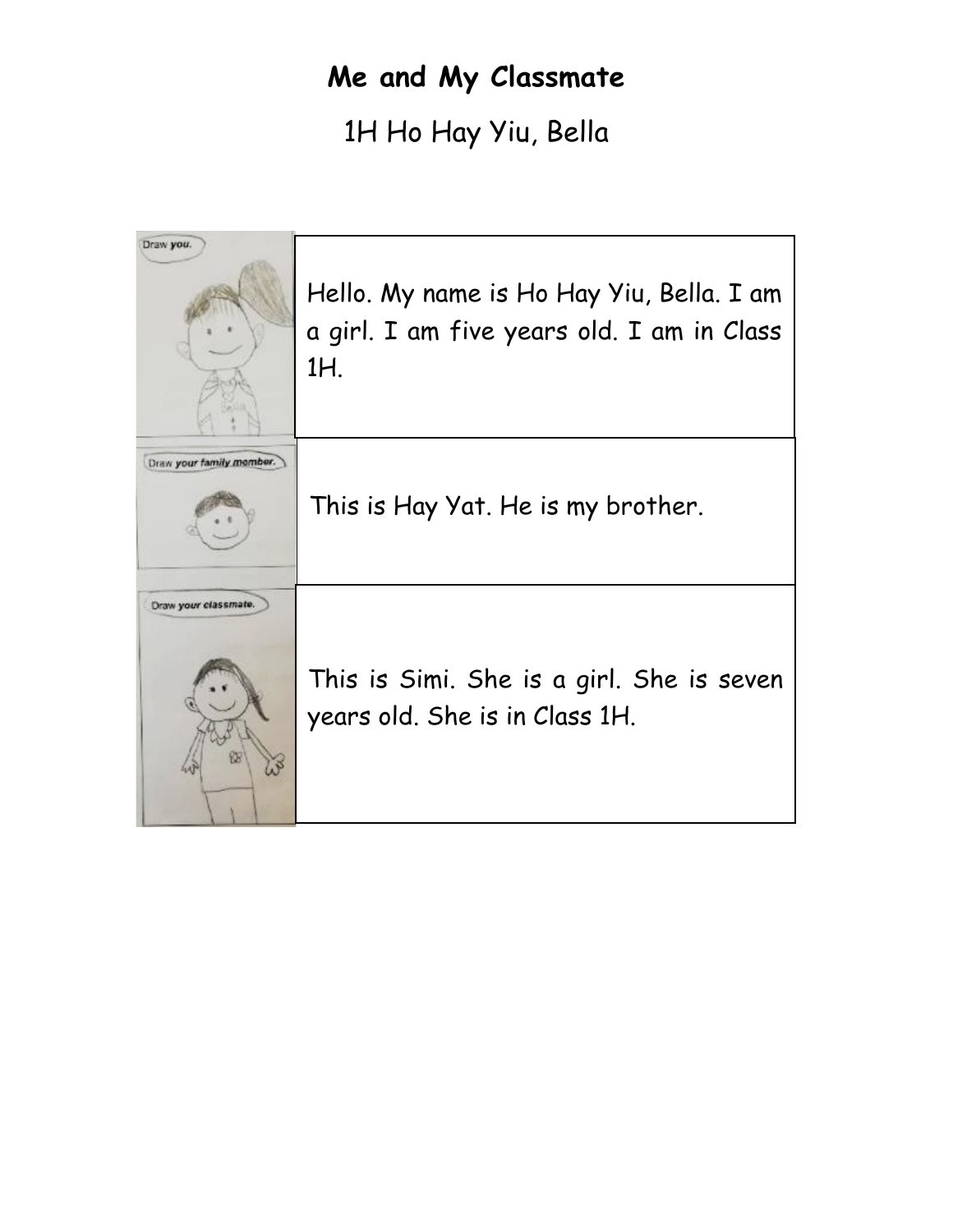1H Zhen Jia Ying, Rickey

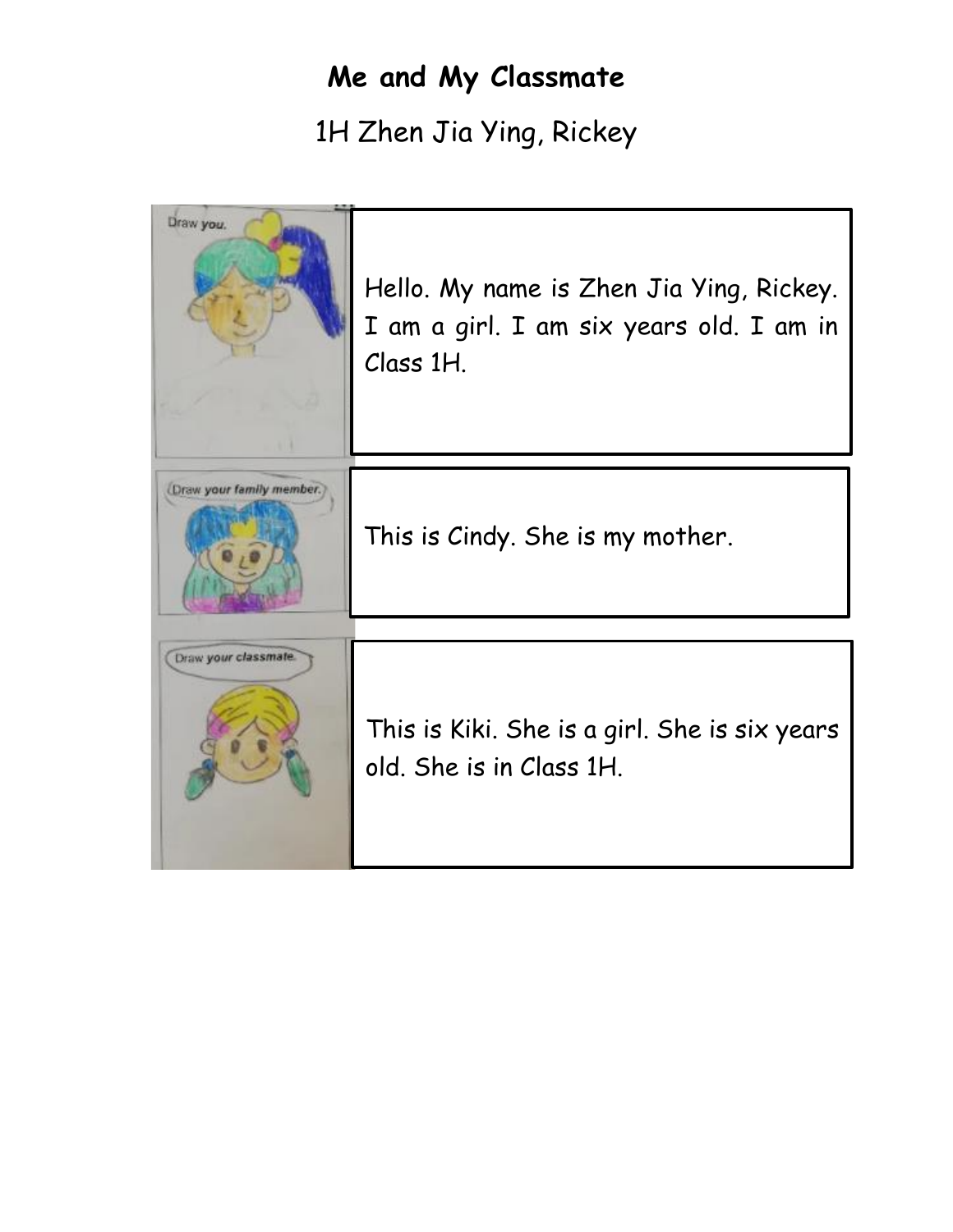1L Bosco Lin

My name is Bosco. I am a boy. I am six years old. I am in Class 1L.

This is Katy. She is my sister. She is in Class 3S..

This is Vincent. He is a boy. He is six years old. He is in Class 1L.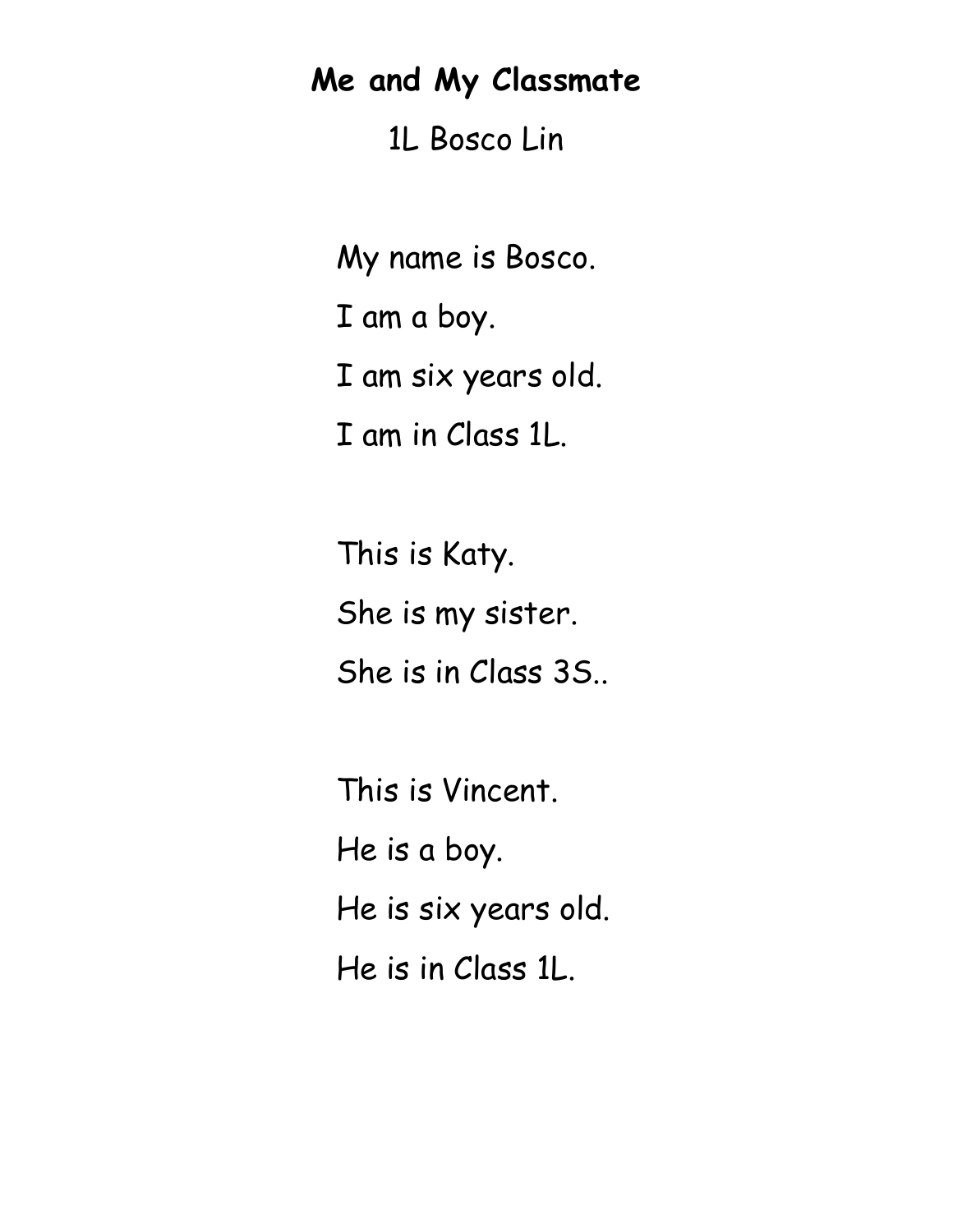1L Kacie Heung

My name is Kacie. I am a girl. I am six years old. I am in Class 1L.

This is Angel. She is my mother. She is nice.

This is Hazel. She is a girl. She is six years old. She is in Class 1L. She is clever.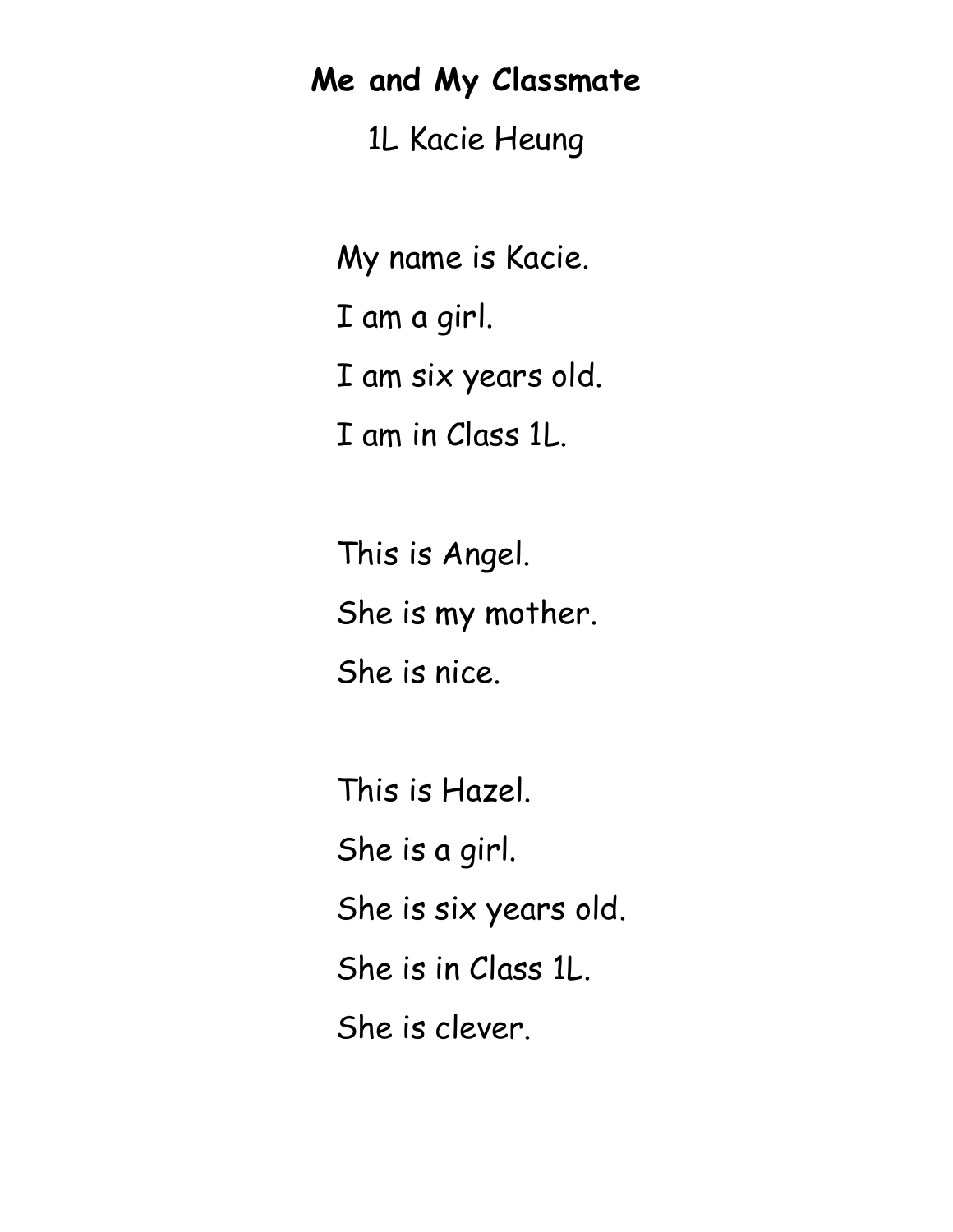1T Chan Chin Tung, Nicole

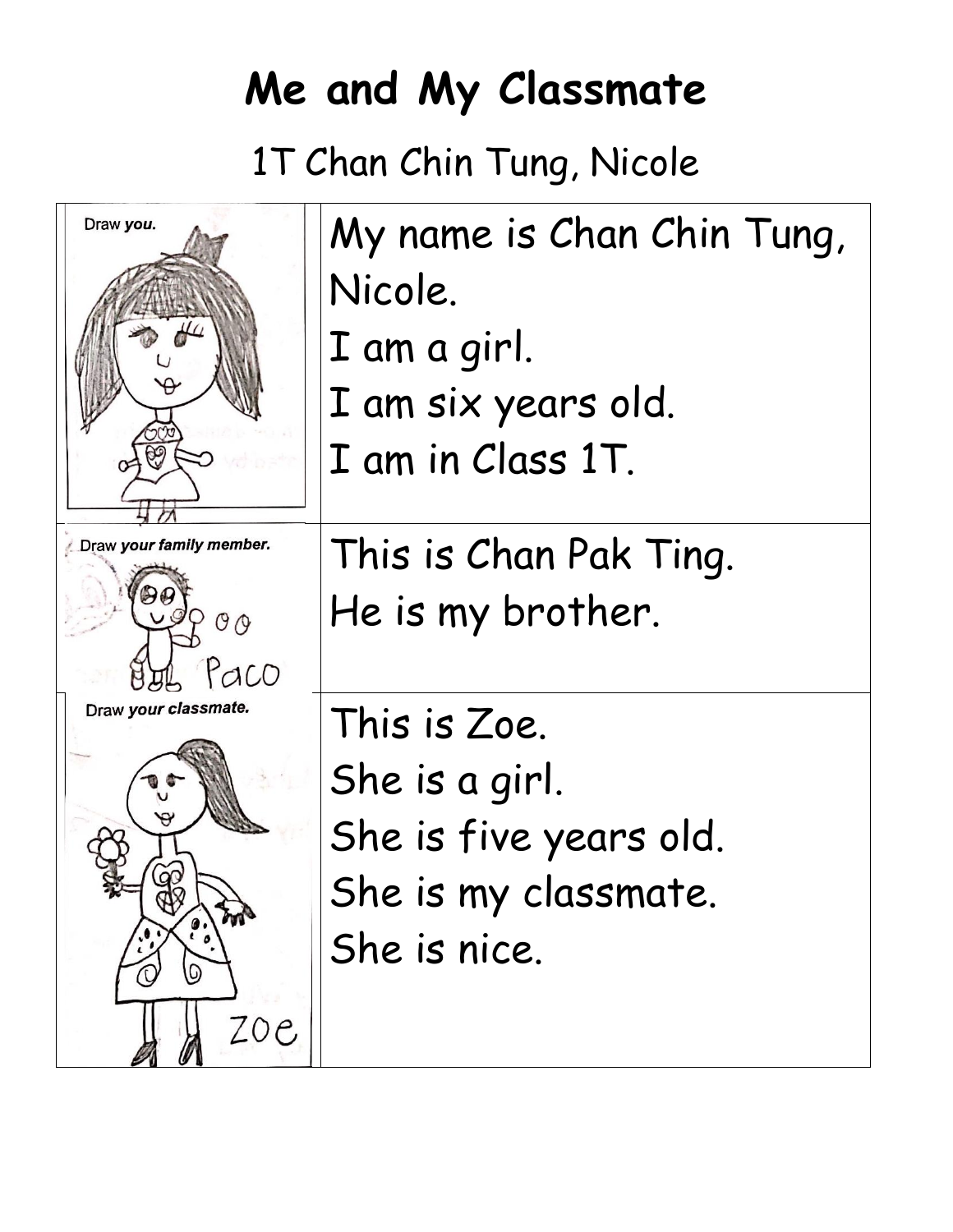# 1T Cheung Sze Yu, Zoe

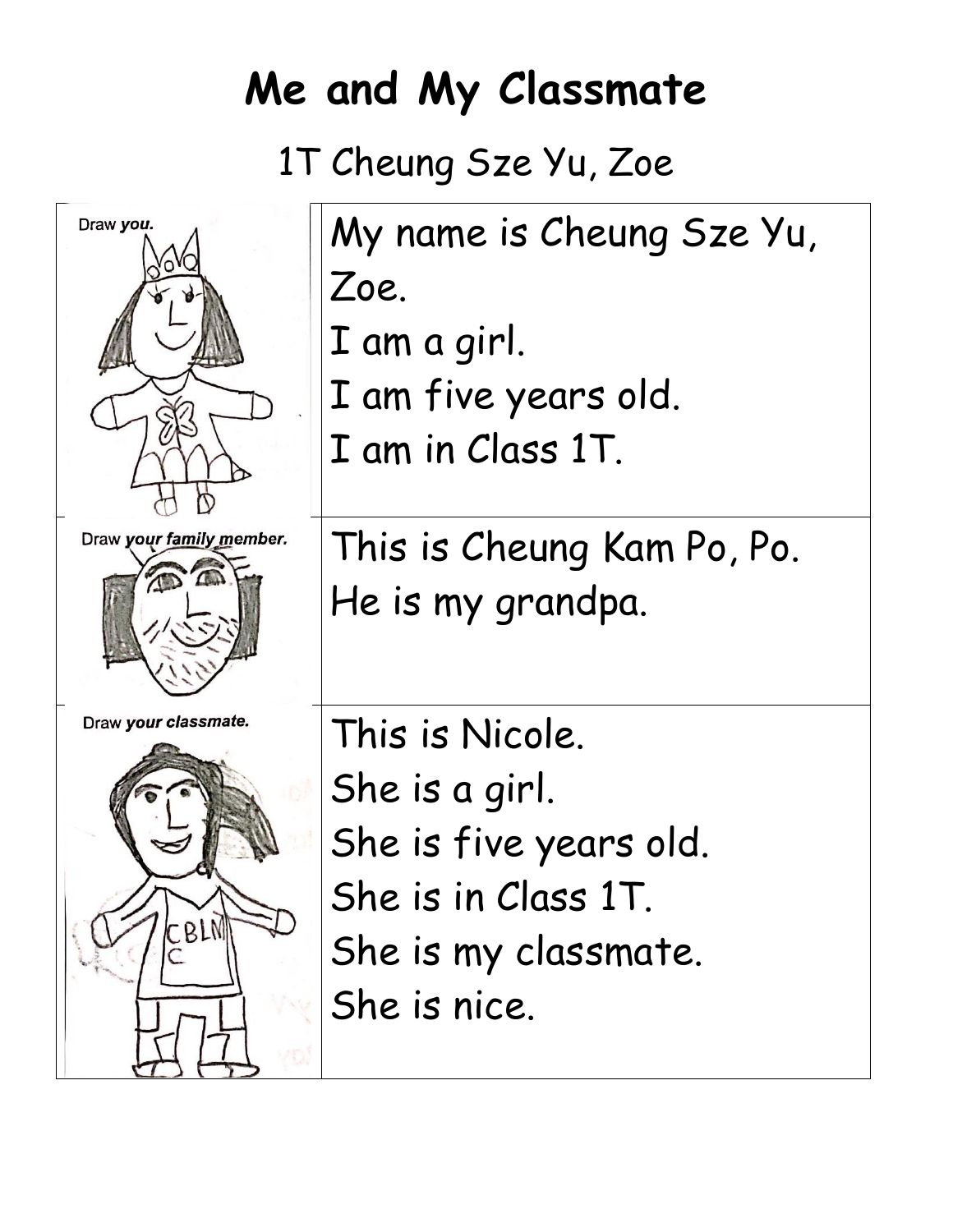1S Miracle

| My name is Cheng Miracle.<br>I am a girl.<br>I am six years old.<br>I am in Class 1S. |
|---------------------------------------------------------------------------------------|
| This is Gloria.<br>She is my grandma.<br>She is nice.                                 |
| This is Jennie.<br>She is a girl.<br>She is six years old.<br>We are in Class 15.     |